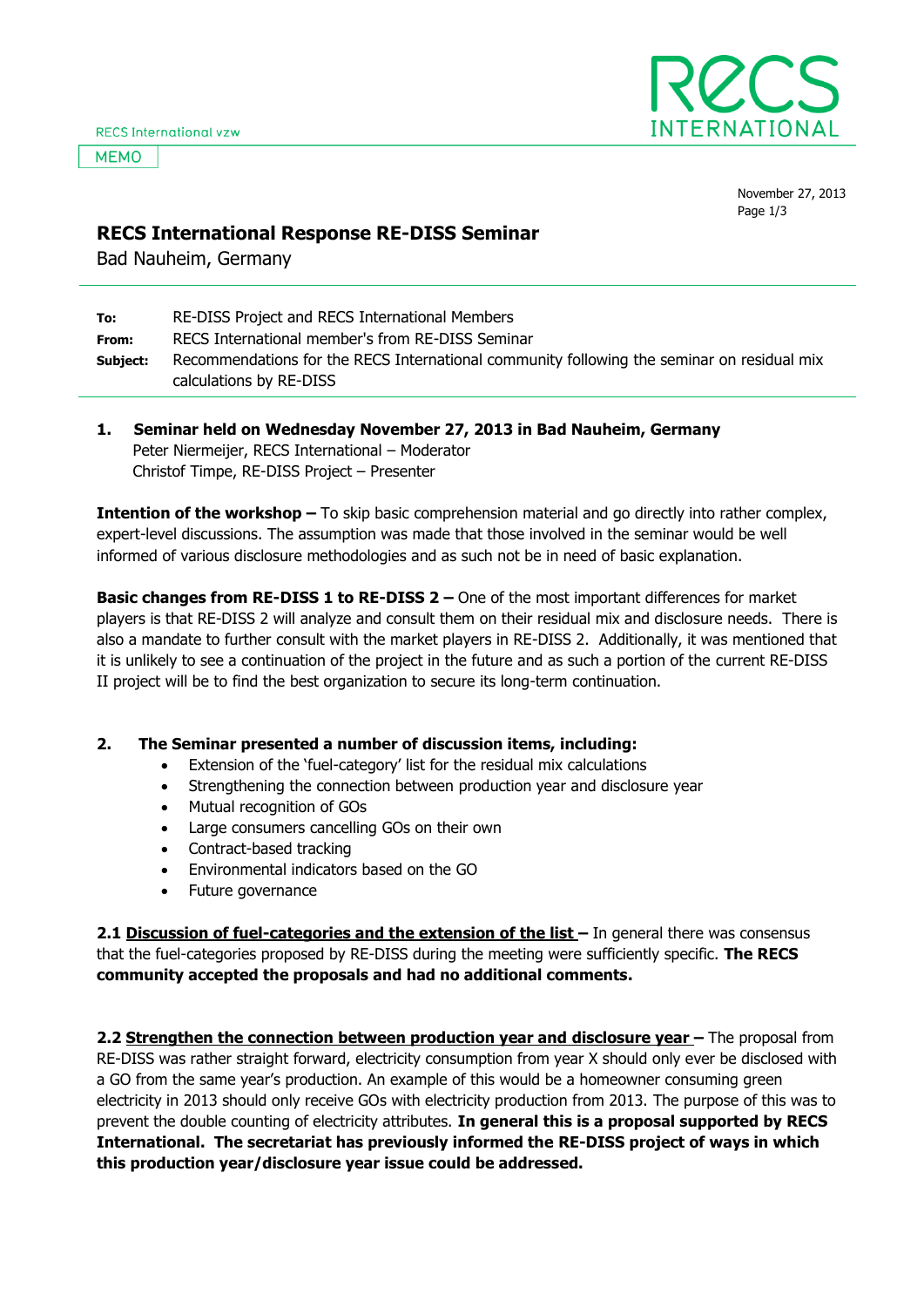

-- December 3, 2013 Page 2/3

In order to solve this problem and RE-DISS proposed an 'early expiry approach' where GOs would expire on March 31<sup>st</sup> or year X+1 and could only be used for disclosure in year x (regardless of the cancelation year). This would be introduced in three-steps:

- 2014: Would result GO- electricity production between 1.04.2014 and 31.3.2015 would be disclosed for 2014
- 2015: The production year (i.e. 2015) would be the disclosure year (i.e. 2015)
- 2016: The early expiry approach would be fully introduced

## **It was the opinion of the RECS members that the step in 2014 should be skipped and that the first step should be, 'The production year would be the disclosure year'. This could be implemented directly in 2014.**

Between now and when the 'early expiry approach' could be universally implemented there would still need to be a decision made on the best ways to calculate the yearly residual mix. There are two main methods that RE-DISS could use to deal with the existing inconsistencies. The first method is the STB (Shifted transaction based) method and the second is the IB, or issuance based method. **The RECS participants at the seminar believed that the IB method would be preferred during the interim period. The IB method was a bit more straightforward from the individual domain perspective.**

**2.3 Mutual recognition of GOs –** The RE-DISS group finds this a difficult topic because it is also up for discussion an a different European working group, CA-RES. **The criteria mention during the meeting was generally agreed upon by the RECS members in attendance.**

2.4 **Large consumers canceling GOs on their own –** RE-DISS is concerned that some large consumers may be double attributing their green electricity purchase. This is to say that the large consumer would cancel two-GOs for 1-MWh of actual consumption. In actuality it is more likely that a large consume would consume 1-GWh of actual electricity but 1.1-GWh worth of GOs. **It was the opinion of RECS international that this is not a problem at this point in time but it should be noted that it is also suppliers that could 'over cancel' and as such this is not only the concern of large independent end-consumers.** 

**2.5 Contract-based tracking –** Contract based tracking is seen in two forms, ex-ante (future delivery contracts) and ex-post (it was delivered and was green). RE-DISS as well as RECS International believes that tracking systems need to be transparent and as such contract-based tracking should not exist in the future. In the meantime it is difficult to know the size of the problem. **RECS International was of the opinion that the Best Practice Recommendations from RE-DISS should very clearly not allow the use of contract-based tracking instruments. There should also be some pragmatism however and allow for its calculation while discouraging its use.** 

2.6 **Environmental indicators in the residual mix** - The RE-DISS group is considering what environmental indicators should be included in the residual mix. The suggestions were as follows:

- Direct emissions or LCA
- $CO<sub>2</sub>$  or  $CO<sub>2</sub>-e$